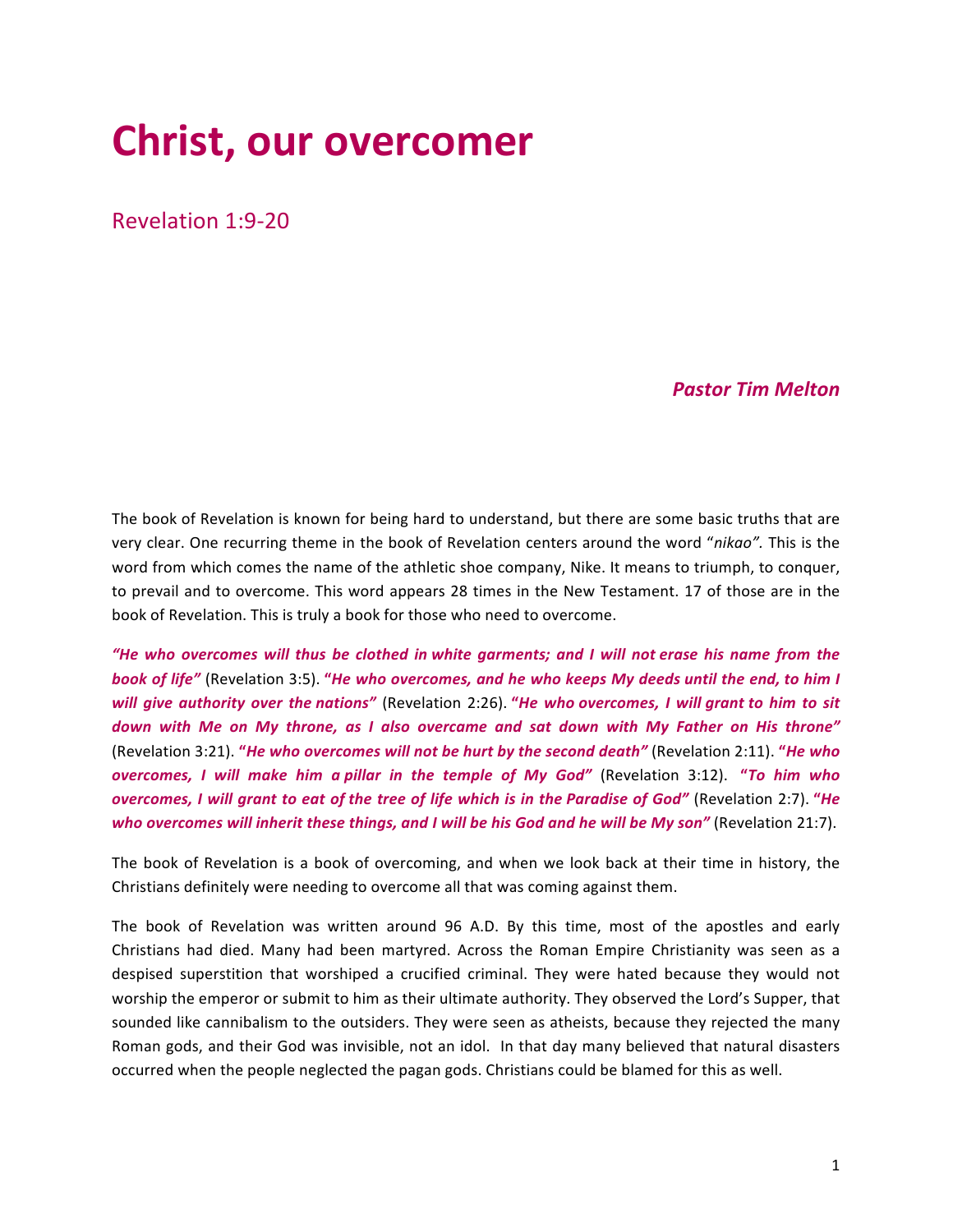In 64 A.D., Emperor Nero brought the first official persecution against the Christians in order to pass off the blame of the great fire in Rome. In 70 A.D., Jerusalem and the temple had been totally destroyed by the Romans. Hundreds of thousands of people had been killed. 25 years later, Emperor Domitian instituted an even more widespread persecution against the Christians that stretched even to Asia Minor, modern-day Turkey.

That is the situation when this vision of Christ comes to John.

Asia Minor is where these seven churches, that we are starting to consider, were located. In the midst of their difficulties, most of these churches were not overcoming. Instead, they were being overcome  $\dots$ by sin, heresy, fear, and a loss of their love for Christ. The whole situation was grim, but that is where Christ came to meet them.

In Revelation 1:9, we find these words:

## *" I, John, your brother and partner in the tribulation and the kingdom and the patient endurance that are in Jesus, was on the island called Patmos on account of the word of God and the testimony of Jesus."*

John was one of the inner circle of three of Jesus' 12 apostles. He was the writer of a gospel and three letters in the New Testament. He was a leader in the early church, but yet he humbly identifies himself as merely a brother and a partner of the same tribulation, belonging to the same kingdom, and desperately in need of the same patient endurance that could only be found in Christ Jesus.

This truth was not unique to John. In Acts 14:22, Paul wrote: "Through many tribulations we must enter *the kingdom of God."* In 2 Timothy 2:12, we read: "If we endure, we shall also reign with him." In Matthew 24:13, Jesus said: "He who endures to the end will be saved." It is in Christ that we find the patient endurance that will be required for us to overcome.

As we already discussed, the Christians of this time in history had much to be discouraged about, and John even more so. He was around 90 years of age, an old man by that day's standards. Because of the word of God and the testimony of Jesus, he had been exiled to the small, barren Island of Patmos in the Aegean Sea, off the coast of modern day Turkey. It was 16 kilometers long and only 8 kilometers wide.

History accounts that during the time of the Roman empire, when prisoners were banished to islands such as this, it would include a loss of all property, all possessions, and all civil rights. The prisoners often were condemned to hard labor, working in the quarries or mines, cutting rock. Historian Sir William Ramsay adds that John's banishment likely included scourging, wearing chains, insufficient food, sleeping on the ground, and work under the constant threat of a whip across the back. Jerome, the Christian scholar and translator from the 4th century, wrote that John was banished in the fourteenth year after Nero and liberated on the death of Domitian.<sup>1</sup>

<sup>&</sup>lt;sup>1</sup> Concerning Illustrious Men, 9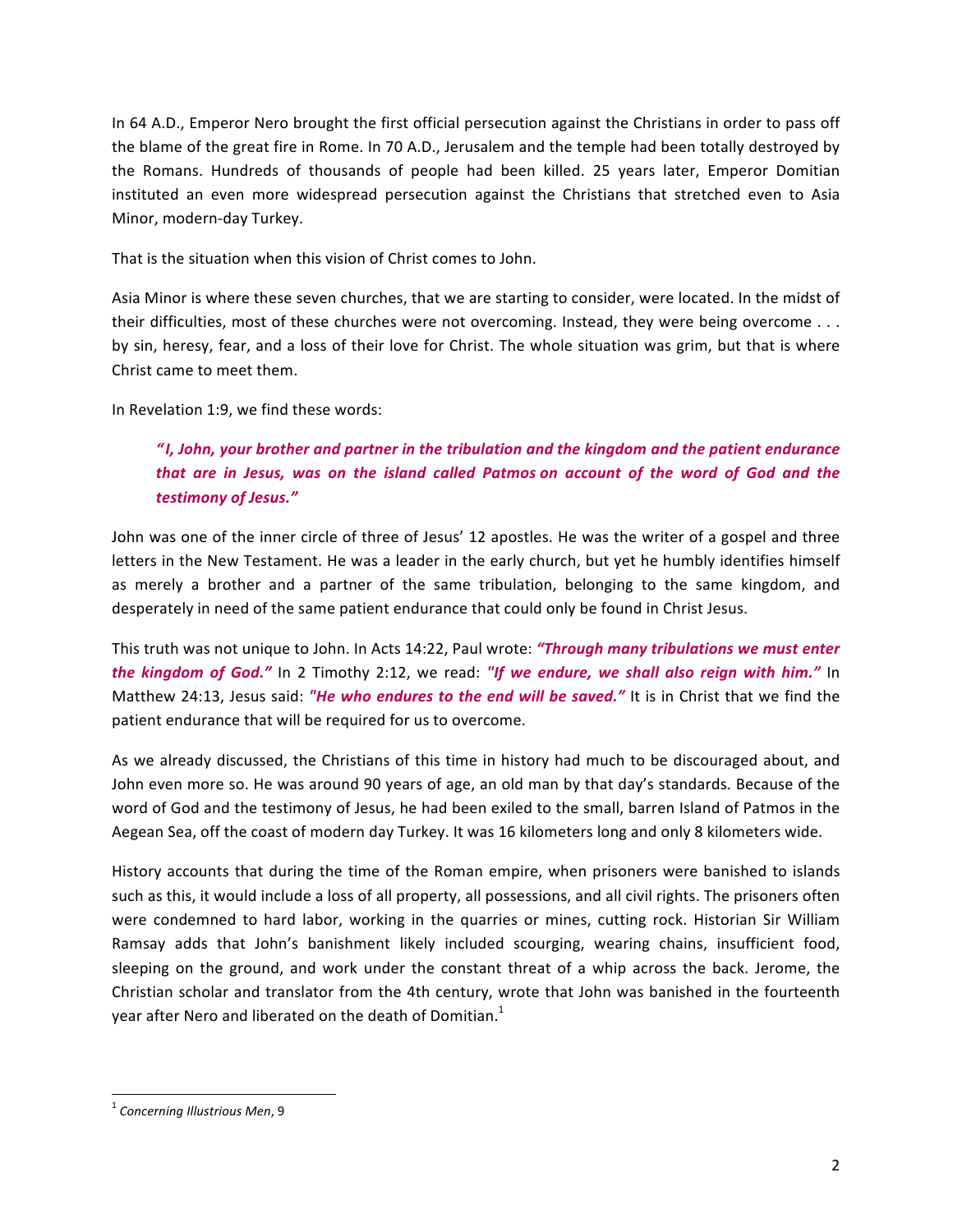Thinking back to those days with Jesus, when they had sat and talked about the kingdom and Christ's return, John had probably imagined much more than this, but here he was. Faithfully serving his Lord in the worst of circumstances.

<sup>10</sup> *I* was in the Spirit on the Lord's day, and *I* heard behind me a loud voice like a *trumpet* <sup>11</sup> saying, "Write what you see in a book and send it to the seven churches, to Ephesus and to Smyrna and to Pergamum and to Thyatira and to Sardis and to Philadelphia and to *Laodicea."*

This first phrase, *"I* was in the Spirit" was likely some sort of spiritual state that came over him and heightened his awareness of and his experience with the Holy Spirit. It does not clearly explain what occurred, but believers tell of times when God's Word seemed to come alive to them, or the conviction of sin came upon them in an overwhelming manner, or how they sensed the presence of God as they prayed or as they worshipped. In some way, John was experiencing the Holy Spirit in a heightened way.

It was on the Lord's Day. It was customary for the Christians to worship on the first day of the week instead of the traditional *sabbath* of Saturday. This change was primarily commemorating Christ's resurrection on the first day of the week.

As John was worshipping in the Spirit on the Lord's Day, he heard a loud voice like a trumpet. It does not say he heard a trumpet. He heard a voice like a trumpet. This voice of Christ must have been loud, piercing and heard in such a way that it could not be ignored. It demanded one's attention.

This voice instructed John to write down in a book everything that he would see and to send it to the seven churches. These were literal churches, and the cities in which they were listed followed the postal route across Asia Minor. The route began with Ephesus and finished at Laodicea.

## <sup>12</sup> Then I turned to see the voice that was speaking to me, and on turning I saw seven golden *lampstands*, <sup>13</sup> and in the midst of the lampstands one like a son of man, clothed with a long robe and with a golden sash around his chest.

We now begin with the vision that John sees. To best understand the symbolism of this chapter and the rest of the book of Revelation we must view it in light of the Old Testament. The book of Revelation has over 500 references to the Old Testament.

John turned to see the voice that was speaking to him and there before him was one like the son of man, standing in the midst of seven lampstands.

John describes "one like a son of man". This is a reference back to Daniel 7:13. In this verse, the "son of man" is described as coming before the Ancient of Days: "To the son of man was given dominion and *glory* and a kingdom, that all peoples, nations, and languages should serve Him; His dominion is an *everlasting dominion, which shall not pass away."* This son of man was a description of Christ, and as we see Christ's use of the term we see that it becomes synonymous with the title of Messiah.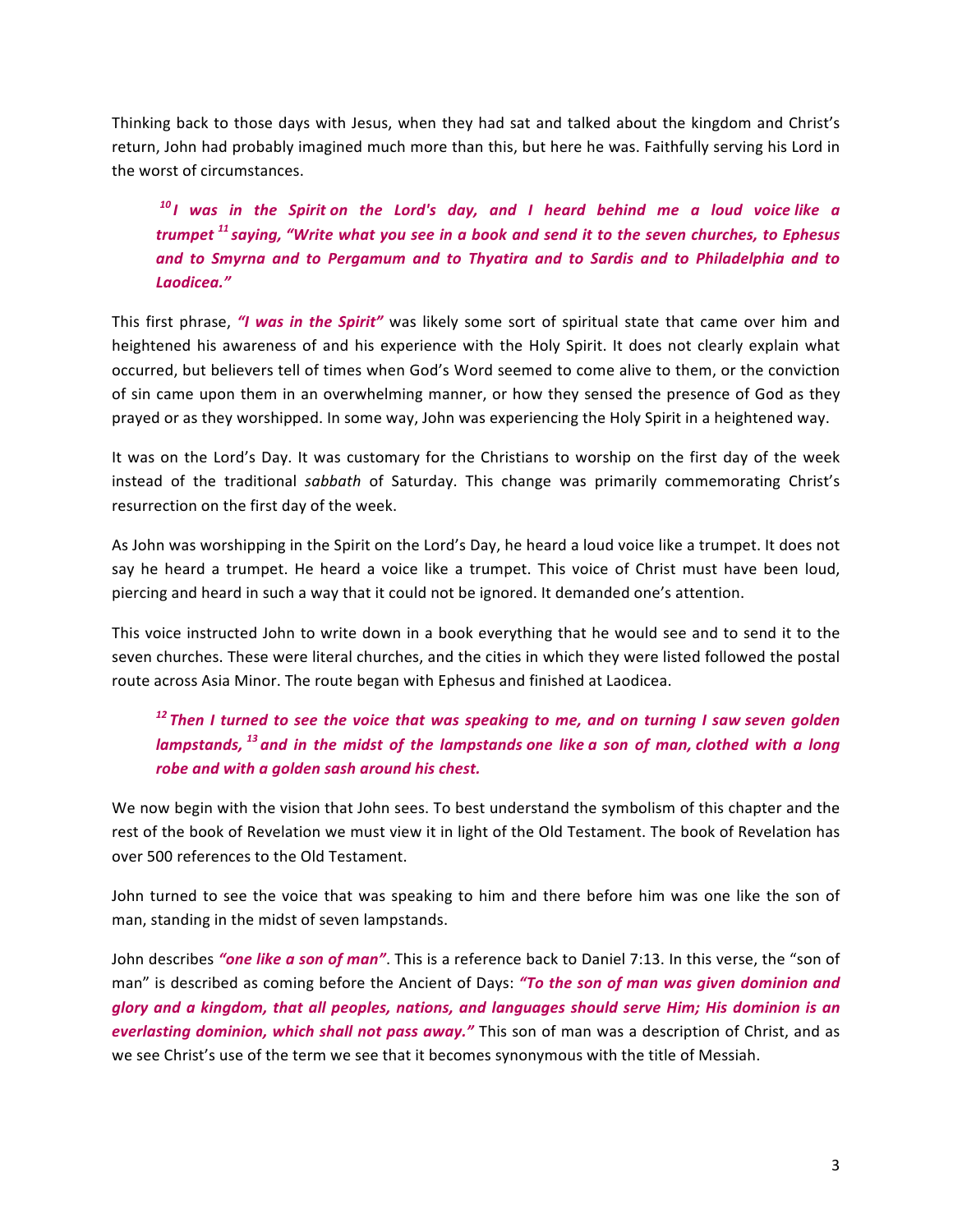In this vision Jesus is wearing a long robe with a golden sash around his chest. Robes were often used by royalty and prophets, but this word for robe, translated from the Old Testament, was most often used for the robe worn by the high priest. While Christ is pictured in scripture as prophet and king, in this vision it is a clear picture of Christ coming as our high priest. The gold sash around His chest in this vision was also worn by the high priest in the Old Testament.

The book of Hebrews uses this same imagery when talking of Christ as our great high priest.

Hebrews 2:17-18 and 4:15 say: "Therefore he had to be made like his brothers in every respect, so that *he* might become a merciful and faithful high priest in the service of God, to make propitiation for the sins of the people. For because he himself has suffered when tempted, he is able to help those who are *being tempted.* (...) For we do not have a high priest who is unable to sympathize with our weaknesses, but one who in every respect has been tempted as we are, yet without sin."

This is the picture of our Christ who overcomes. In the midst of the pain of John's day and the struggles in the churches, Jesus could have presented Himself in many ways, but He didn't. He presented Himself as their high priest. The one who invites them to come before His throne with confidence in their time of need and receive grace and mercy. The one who had known the sufferings of man and now was able to empathize fully with His people.

John goes on to describe:

<sup>14</sup> The hairs of his head were white, like white wool, like snow. His eyes were like a flame of fire, <sup>15</sup> his feet were like burnished bronze, refined in a furnace, and his voice was like the roar of *many waters.*

In Jesus John saw purity, timelessness, purifying fire, and the authority of God.

<sup>16</sup> In his right hand he held seven stars, from his mouth came a sharp two-edged sword, and his *face was like the sun shining in full strength.*

As John continued to describe what he saw, he told of "a sharp two-edged sword". It reminds us of the words in Hebrews 4:12: "The word of God is living and active, sharper than any two-edged sword." In Revelation 2:16, Jesus even warns the church of Pergamum, "Therefore repent. If not, I will come to you soon and war against them with the sword of my mouth." It was a sword of discipline and judgment.

John then continues with the description of the face of Christ, like the sun shining in full strength, brilliant, inextinguishable, and illuminated and revealing all.

<sup>17</sup>When I saw him, I fell at his feet as though dead. Buthe laid his right hand on *me,* saying, "Fear not, I am the first and the last, <sup>18</sup> and the living one. I died, and behold I am *alive forevermore, and I have the keys of Death and Hades."*